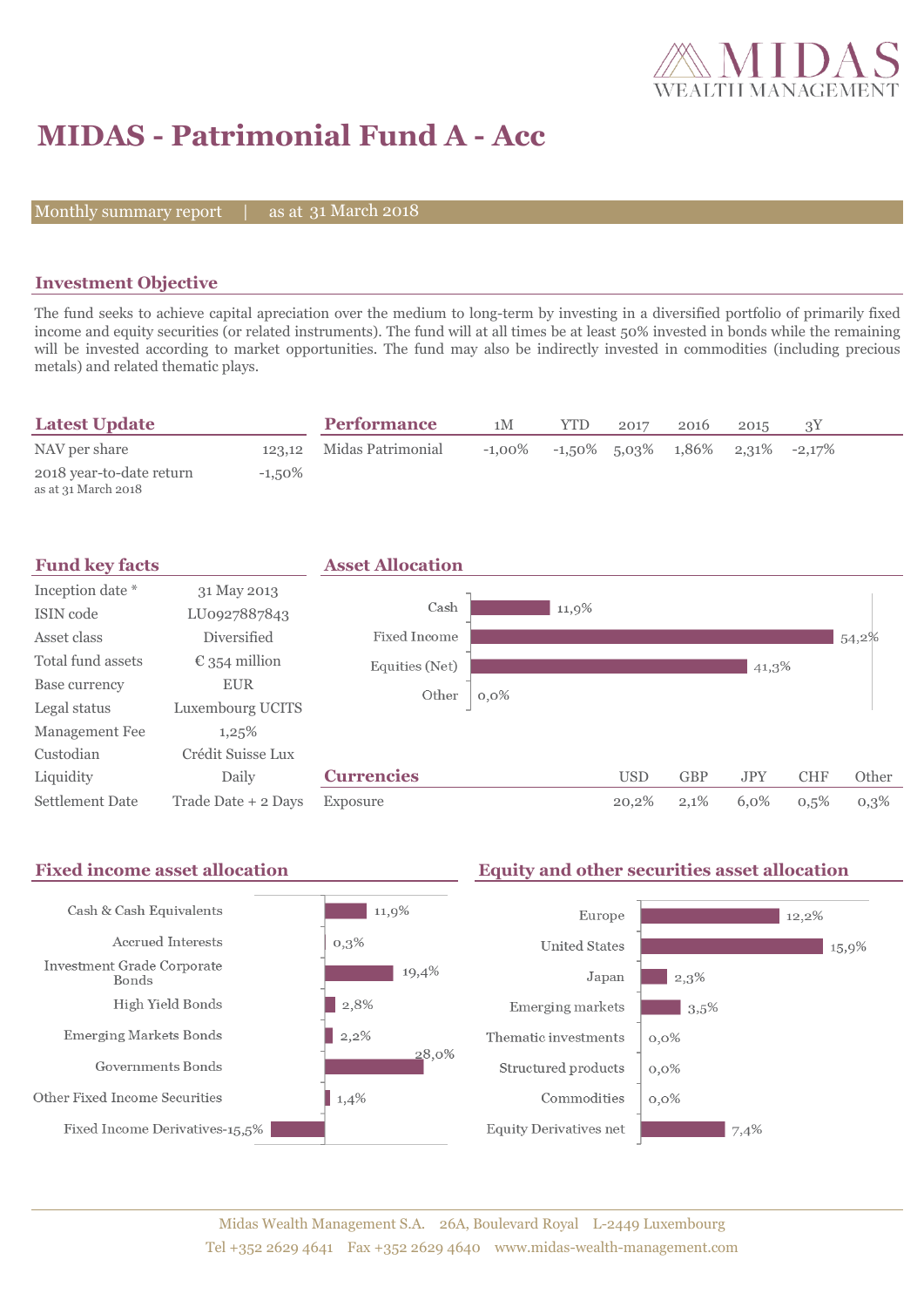

# **MIDAS - Patrimonial Fund A - Acc**

Monthly summary report | as at 31 March 2018

| Top 10 fixed income holdings         | YTM     | Rating     | Weight  | <b>Fixed income rating breakdown</b> |
|--------------------------------------|---------|------------|---------|--------------------------------------|
| DEUTSCHLAND REP : DBR 0 1/2 08/15/27 | 0,5%    | <b>AAA</b> | 5,4%    |                                      |
| BTPS: BTPS 2 02/01/28                | 1,8%    | <b>BBB</b> | 3,8%    | AAA<br>13,4%                         |
| FRANCE O.A.T.: FRTR 0 1/2 05/25/25   | 0,3%    | AA         | $3,2\%$ | AA<br>10,1%                          |
| BTPS : BTPS 1.45 $11/15/24$          | $1,2\%$ | <b>BBB</b> | 2,8%    | A<br>$0,0\%$                         |
| BTPS: BTPS 0.9 08/01/22              | 0,5%    | <b>BBB</b> | 2,7%    | <b>BBB</b><br>41,1%                  |
| HELLENIC T-BILL : GTB 0 04/10/18     | 0,7%    | B          | 2,3%    | BB<br>$5,2\%$                        |
| SPANISH GOV'T: SPGB 0.45 10/31/22    | 0,1%    | <b>BBB</b> | 1,9%    | B<br>5.5%                            |
| GAZPROMBANK: GPBRU 3.984 10/30/18    | 0,8%    | $BB+$      | 1,7%    | <b>CCC</b><br>$0,0\%$                |
| ILIAD : ILDFP 1 1/2 10/14/24         | $1,5\%$ | <b>NR</b>  | 1,7%    | <b>NR</b><br>24,6%                   |
| SPANISH GOV'T: SPGB 1.6 04/30/25     | 0,7%    | <b>BBB</b> | 1,6%    |                                      |

| Top 10 equity holdings         | Sector                        | Weight | <b>Equity sector breakdown</b>        |                     |
|--------------------------------|-------------------------------|--------|---------------------------------------|---------------------|
| ALIBABA GROUP HOLDING-SP ADR   | <b>Information Technology</b> | 0,8%   | <b>Consumer Discretionary</b>         | $13,3\%$            |
| <b>JPMORGAN CHASE &amp; CO</b> | Financials                    | 0,8%   | Consumer Staples                      | 10,7%               |
| <b>BANK OF AMERICA CORP</b>    | Financials                    | 0,8%   | Energy                                | $\blacksquare$ 5.8% |
| <b>MICROSOFT CORP</b>          | Information Technology        | 0,8%   | Financials                            | 18,0%               |
|                                |                               |        | Health Care                           | 13,1%               |
| ESTEE LAUDER COMPANIES-CL A    | <b>Consumer Staples</b>       | 0,7%   | <b>Information Technology</b>         | 18,3%               |
| ROYAL CARIBBEAN CRUISES LTD    | Consumer Discretionar 0,7%    |        | Industrials                           | 10,4%               |
| <b>BROADCOM LTD</b>            | Information Technolog 0,7%    |        | Materials                             | $15,5\%$            |
| AMAZON.COM INC                 | Consumer Discretionar 0,7%    |        | Telecommunication $\blacksquare$ 1.6% |                     |
| <b>BREMBO SPA</b>              | Consumer Discretionar 0,7%    |        | Utilities                             | $1,1\%$             |
| <b>TOTAL SA</b>                | Energy                        | 0,7%   | Real Estate                           | $2,2\%$             |
|                                |                               |        |                                       |                     |

## **Top 5 funds and other holdings**

| Nordea Stable Emerging Markets Equity | 2,7% |
|---------------------------------------|------|
| La Francaise Sub Debt                 | 2,5% |
| Amundi ETF TOPIX EUR Hedged           | 2,3% |
| MM Convertible Europe                 | 1,4% |